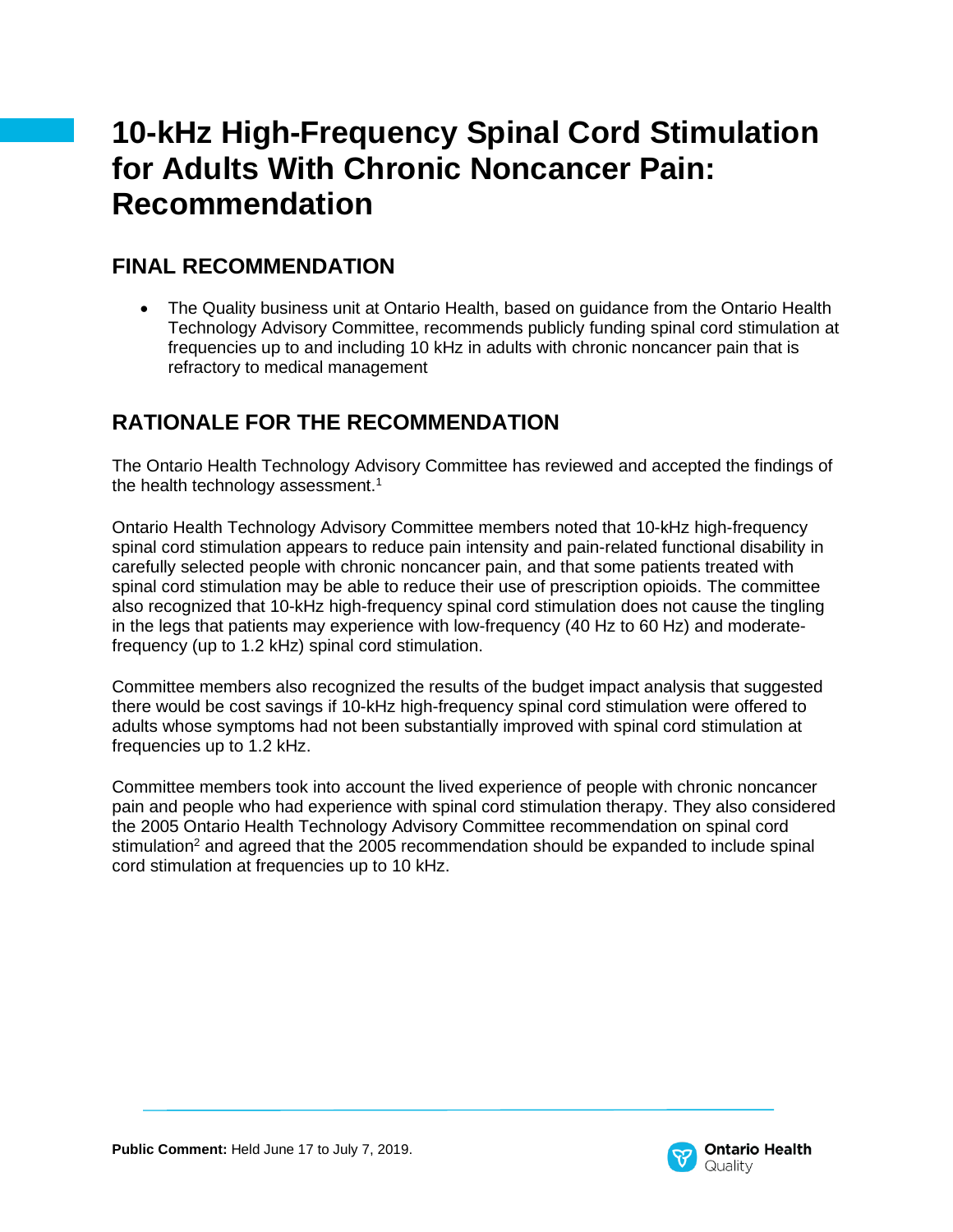### **Decision Determinants for 10-kHz High-Frequency Spinal Cord Stimulation for Adults With Chronic Noncancer Pain**

| <b>Decision Criteria</b>                                                                                                                                                                                                           | <b>Subcriteria</b>                                                                                                                             | <b>Decision Determinants Considerations</b>                                                                                                                                                                                                                                                                                                                                                                              |
|------------------------------------------------------------------------------------------------------------------------------------------------------------------------------------------------------------------------------------|------------------------------------------------------------------------------------------------------------------------------------------------|--------------------------------------------------------------------------------------------------------------------------------------------------------------------------------------------------------------------------------------------------------------------------------------------------------------------------------------------------------------------------------------------------------------------------|
| <b>Overall clinical benefit</b><br>How likely is the health<br>technology/intervention to result in<br>high, moderate, or low overall<br>benefit?                                                                                  | <b>Effectiveness</b><br>How effective is the health<br>technology/intervention likely to be<br>(taking into account any variability)?          | 10-kHz high-frequency spinal cord stimulation<br>(SCS) reduces pain intensity (GRADE:<br>Moderate), decreases functional disability<br>(GRADE: Moderate), improves quality of life<br>(GRADE: Moderate) and may decrease opioid<br>use (GRADE: Low).                                                                                                                                                                     |
|                                                                                                                                                                                                                                    | <b>Safety</b><br>How safe is the health technology/<br>intervention likely to be?                                                              | There is no increased risk of adverse events<br>with 10-kHz high-frequency SCS compared<br>with SCS at frequencies up to 1.2 kHz.                                                                                                                                                                                                                                                                                        |
|                                                                                                                                                                                                                                    | <b>Burden of illness</b><br>What is the likely size of the burden<br>of illness pertaining to this health<br>technology/intervention?          | The estimated prevalence of chronic pain in<br>Canadian adults ranges from 11% to 44%.<br>The psychosocial morbidity, physical functional<br>disability, and sleep impairment related to<br>chronic pain represent a heavy burden for<br>patients, making it a costly disease for<br>patients, families, employers, and the health<br>care system.                                                                       |
|                                                                                                                                                                                                                                    | <b>Need</b><br>How large is the need for this health<br>technology/intervention?                                                               | Spinal cord stimulation at frequencies up to<br>1.2 kHz is available in Ontario through existing<br>programs. However, no other treatments are<br>available when it or other pain management<br>options fail.                                                                                                                                                                                                            |
| <b>Consistency with patient values</b><br>and with expected societal and<br>ethical values <sup>a</sup><br>How likely is adoption of the<br>health technology/intervention to<br>be congruent with societal and<br>ethical values? | <b>Patient values</b><br>How likely is adoption of the health<br>technology/intervention to be<br>congruent with expected patient<br>values?   | Participants reported that currently available<br>SCS reduced their pain. They felt it improved<br>their quality of life and their ability to carry out<br>activities of daily living.                                                                                                                                                                                                                                   |
|                                                                                                                                                                                                                                    | <b>Societal values</b><br>How likely is adoption of the health<br>technology/intervention to be<br>congruent with expected societal<br>values? | Participants reported feeling that currently<br>available SCS improved their overall health<br>and reduced their pain, and 10-kHz high-<br>frequency SCS may reduce the tingling<br>sensation associated with conventional SCS.<br>Adopting a treatment that is effective and cost-<br>saving is likely congruent with societal values<br>to use public resources efficiently.                                           |
|                                                                                                                                                                                                                                    | <b>Ethical values</b><br>How likely is adoption of the health<br>technology/intervention to be<br>congruent with expected ethical<br>values?   | Adoption of 10-kHz high-frequency SCS is<br>likely to be congruent with expected ethical<br>values of beneficence or doing good.                                                                                                                                                                                                                                                                                         |
| <b>Cost-effectiveness</b><br>How efficient is the health<br>technology/ intervention likely to<br>be?                                                                                                                              | <b>Economic evaluation</b><br>How efficient is the health<br>technology/intervention likely to be?                                             | There was limited evidence about the<br>effectiveness of 10-kHz high-frequency SCS in<br>people who had first tried SCS at frequencies<br>up to 1.2 kHz. Therefore, we could not develop<br>an economic evaluation of this pathway of care<br>(SCS at frequencies up to 1.2 kHz followed by<br>10-kHz high-frequency SCS), and we could<br>not estimate the cost-effectiveness of this<br>health technology for Ontario. |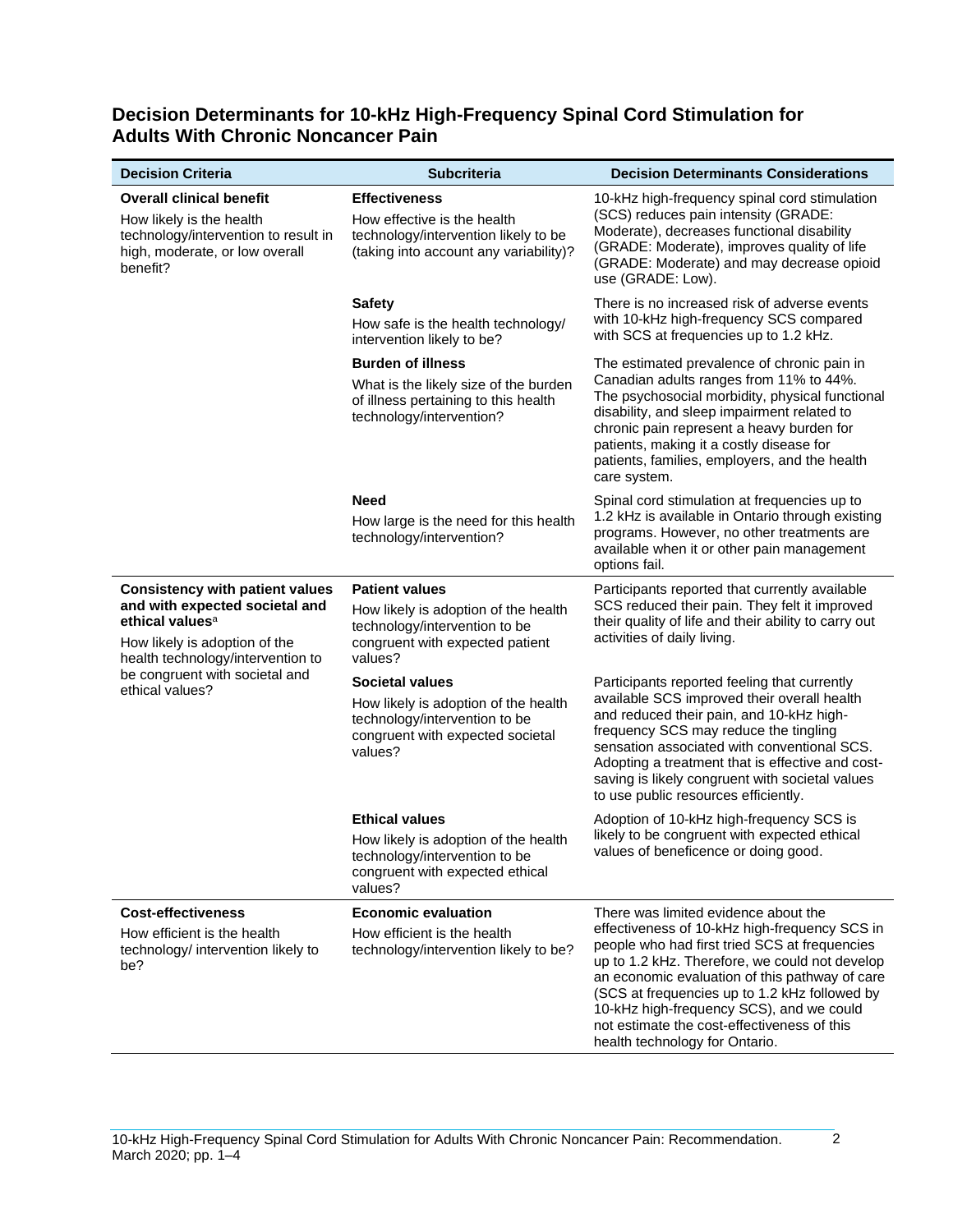| <b>Decision Criteria</b>                                                                                                                                          | <b>Subcriteria</b>                                                                                                               | <b>Decision Determinants Considerations</b>                                                                                                                                                                                                                                                                                                                                             |
|-------------------------------------------------------------------------------------------------------------------------------------------------------------------|----------------------------------------------------------------------------------------------------------------------------------|-----------------------------------------------------------------------------------------------------------------------------------------------------------------------------------------------------------------------------------------------------------------------------------------------------------------------------------------------------------------------------------------|
| <b>Feasibility of adoption into</b><br>health system<br>How feasible is it to adopt the<br>health technology/intervention into<br>the Ontario health care system? | <b>Economic feasibility</b><br>How economically feasible is the<br>health technology/intervention?                               | We estimated that the average annual cost of<br>SCS therapy with a new wireless system was<br>approximately \$34,660, including a device cost<br>of approximately \$22,350. We estimated that<br>the average annual cost of SCS therapy with<br>currently available (wired) devices was<br>approximately \$47,860 (including the costs of<br>the procedure, complications, and device). |
|                                                                                                                                                                   |                                                                                                                                  | Using 10-kHz high-frequency SCS with a new<br>wireless device to treat adults with chronic<br>noncancer pain in whom currently available<br>SCS therapies have not been effective may<br>result in cost savings of about \$0.1 million to<br>\$0.2 million/y over the next 5 y, for a potential<br>total 5-y net cost savings of about<br>\$0.73 million.                               |
|                                                                                                                                                                   | <b>Organizational feasibility</b><br>How organizationally feasible is it to<br>implement the health technology/<br>intervention? | Ontario has existing SCS programs, and<br>10-kHz high-frequency SCS can be integrated<br>into these programs.                                                                                                                                                                                                                                                                           |

Abbreviation: GRADE, Grading of Recommendations Assessment, Development, Evaluation; SCS, spinal cord stimulation. <sup>a</sup>The anticipated or assumed common patient, societal, and ethical values held in regard to the target condition, target population, and/or treatment options. Unless there is evidence from scientific sources to corroborate the true nature of the patient, societal, and ethical values, the expected values are considered.